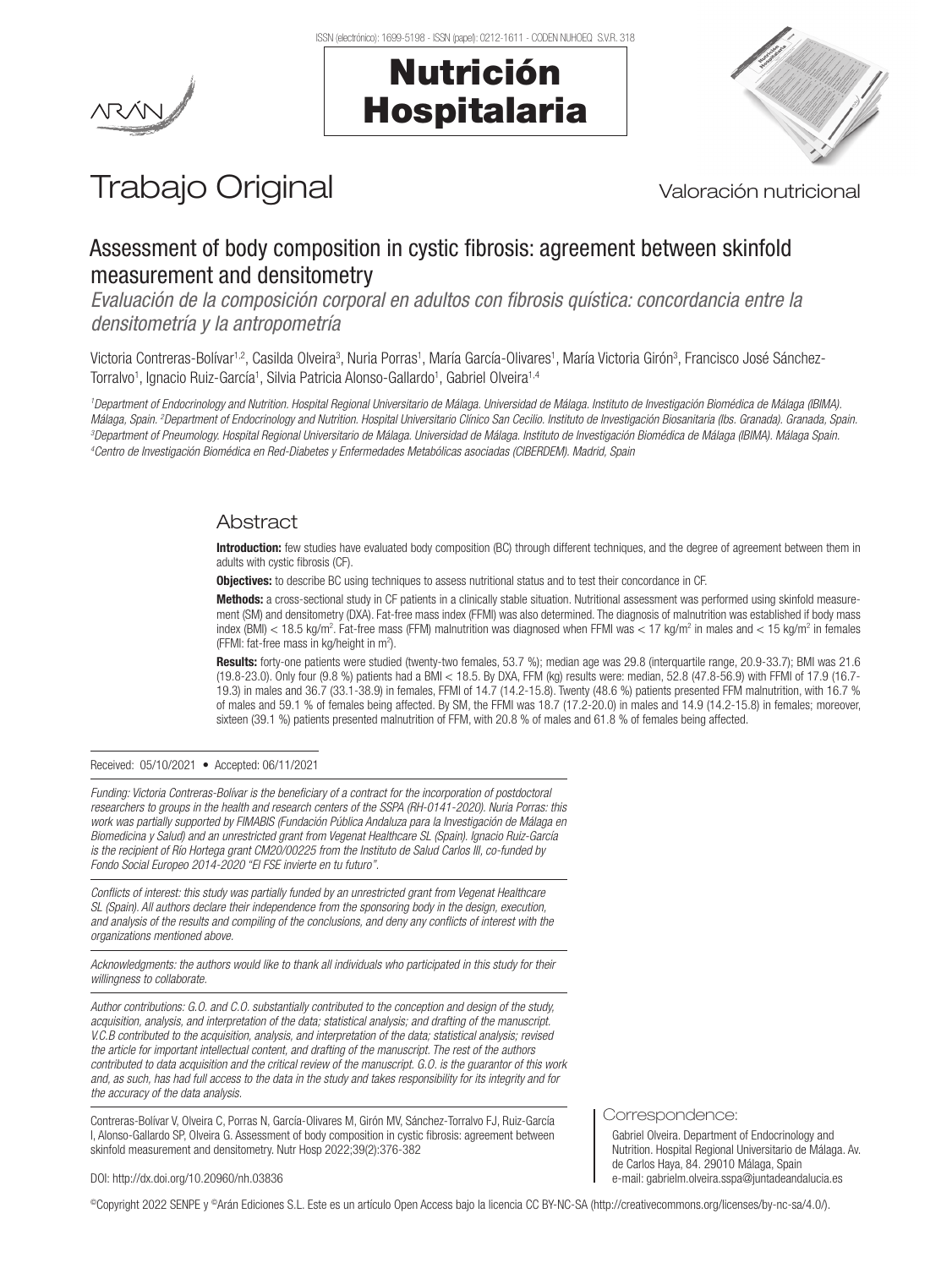#### Assessment of body composition in cystic fibrosis: agreement between skinfold measurement 377 and densitometry

#### Keywords:

Cystic fibrosis. Malnutrition. Nutritional assessment. Dual energy X-ray densitometry (DXA). Skinfold measurement (SM).

For FFM (kg), high concordance was obtained between SM and DXA (intraclass correlation coefficient of 0.950); likewise when they were compared by applying the ESPEN criteria for FFM malnutrition. However, when the techniques were compared to classify malnutrition according to FFMI, the kappa coefficient was only moderate (k = 0.440). The mean difference between FFM by DXA and SM was +1.44  $\pm$  0.62 kg in favor of SM, with greater dispersion as FFM increased.

**Conclusions:** the prevalence of FFM malnutrition is high in adult CF patients, despite a normal BMI, especially in females. Notwithstanding the good statistical agreement between SM and DXA, concordance was moderate. Therefore, DXA remains the technique of choice, and SM may be used when the former is not available.

#### Resumen

Introducción: pocos estudios han evaluado la composición corporal (BC) mediante diferentes técnicas y el grado de concordancia entre ellas en adultos con fibrosis quística (FQ).

Obietivos: describir la BC mediante técnicas de evaluación nutricional y comprobar su concordancia en la FQ.

Métodos: estudio transversal de adultos con FQ en situación de estabilidad clínica. La evaluación nutricional se realizó mediante medición de pliegues cutáneos (SM) y densitometría (DXA). También se determinó el índice de masa libre de grasa (FFMI). El diagnóstico de desnutrición se estableció si el índice de masa corporal (IMC) era < 18,5 kg/m<sup>2</sup>. Se diagnosticó desnutrición por masa libre de grasa (FFM) cuando el FFMI era < 17 kg/m² en los hombres y < 15 kg/m² en las mujeres (FFMI: masa libre de grasa en kg/estatura en m²).

Resultados: se estudiaron cuarenta y un pacientes (veintidós mujeres (53,7 %), con una edad media de 29,8 años (rango intercuartílico, 20,9-33,7) y un IMC de 21,6 (19,8-23,0). Solo cuatro (9,8 %) pacientes tenían un IMC < 18,5. Mediante DXA, los resultados de FFM (kg) fueron (mediana y RIC): 52,8 (47,8-56,9) con FFMI de 17,9 (16,7-19,3) en los varones y 36,7 (33,1-38,9) en las mujeres con FFMI de 14,7 (14,2- 15,8). Veinte (48,6 %) pacientes presentaban desnutrición del FFM, con el 16,7 % de varones y el 59,1 % de mujeres afectados. Mediante el SM, el FFMI fue de 18,7 (17,2-20,0) en los varones y de 14,9 (14,2-15,8) en las mujeres; además, dieciséis (39,1 %) pacientes presentaban malnutrición del FFMI, con el 20,8 % de varones y el 61,8 % de mujeres afectados.

En el caso de la FFM (kg), se obtuvo una alta concordancia entre el SM y la DXA (coeficiente de correlación intraclase de 0,950); igualmente cuando se compararon las técnicas aplicando los criterios ESPEN para la desnutrición de la FFM. Sin embargo, cuando se compararon las técnicas para clasificar la malnutrición según el FFMI, el coeficiente kappa fue solo moderado (coeficiente kappa = 0,440). La diferencia media entre el

#### Palabras clave:

Fibrosis quística. Desnutrición. Valoración nutricional. Densitometría de doble energía X (DXA). Antropometría (SM).

FFM por DXA y el SM fue de +1,44 ± 0,62 kg a favor del SM, con mayor dispersión a medida que aumenta el FFM. Conclusiones: la prevalencia de la malnutrición por FFM es elevada en los pacientes adultos con FQ, a pesar de presentar un IMC normal, especialmente en el caso de las mujeres. A pesar de existir una buena correlación estadística entre el SM y la DXA, la concordancia fue moderada. Por lo tanto, la DXA sigue siendo la técnica de elección y el SM puede ser una alternativa cuando la DXA no esté disponible.

#### INTRODUCTION

Cystic fibrosis (CF) is an inherited multisystemic disease caused by the alteration of a gene located on chromosome 7 (CFTR: cystic fibrosis transmembrane conductance regulator) (1). Alterations in CFTR lead to an impaired transport of chloride, bicarbonate, and sodium ions across epithelial cell membranes (2). In healthy subjects, mucus is mainly composed of mucins and water. Hydration and pH regulate mucus viscosity, and both functions are controlled by CFTR on the apical surface of epithelial cells. Chloride movement dictates the degree to which mucus retains water, while CF-TR-mediated bicarbonate efflux plays a key role in defining pH, which is critical for a healthy antibacterial response. When the CFTR protein is altered, thick mucus secretions are produced (1). These thickened secretions are produced predominantly in the pancreas and lungs. This disturbance at the pulmonary level may cause decreased pulmonary function. In addition, malabsorption and maldigestion of nutrients, particularly fat-soluble vitamins and fats, can lead to poor nutritional status. Until a few years ago, malnutrition was considered to be associated with CF because it was practically always present at the time of diagnosis and a vast majority of patients suffered from deterioration of their nutritional status and died deeply malnourished. The interaction between lung function and nutrition has a great importance, as a parallel worsening

[Nutr Hosp 2022;39(2):376-382]

in both would affect prognosis and quality of life. Thus, malnutrition behaves as a risk factor predictor of morbidity and mortality in CF (1-6). Although the prevalence of malnutrition has decreased considerably, figures close to 25 % continue to be reported in both children and adults (7).

Guidelines on endocrine-nutrition care for patients with CF at different stages of life (infants, children, and adults) have been developed by the *ESPEN, ESPGHAN,* and *ECFS.* These guidelines recommend periodic nutritional assessments as a primary step to achieve the best therapeutic and prognostic outcomes as possible (4). At every visit, patient's weight, height, body mass index (BMI), and weight loss over time are recorded (8). BMI is used in the clinical setting to quantify the nutritional status of CF patients. BMI targets are used in clinical practice; however, although the relationship between BMI and lung function in CF patients is well established, the exclusive use of BMI as an indicator of nutritional status can be misleading (9). In clinical practice, individuals with the same BMI may have different distributions of fat (FM) and fat-free mass (FFM); besides, patients with normal BMI may lack of FFM. Measuring the proportion of FFM and lean body mass may help to describe better the nutritional status in CF. In CF, one of the most important determinants of morbidity and mortality related to malnutrition is the decrease in fat-free mass (FFM); therefore, it is important to measure it accurately (10). Different methods can be used to assess whole-body and segmental BC: dual energy X-ray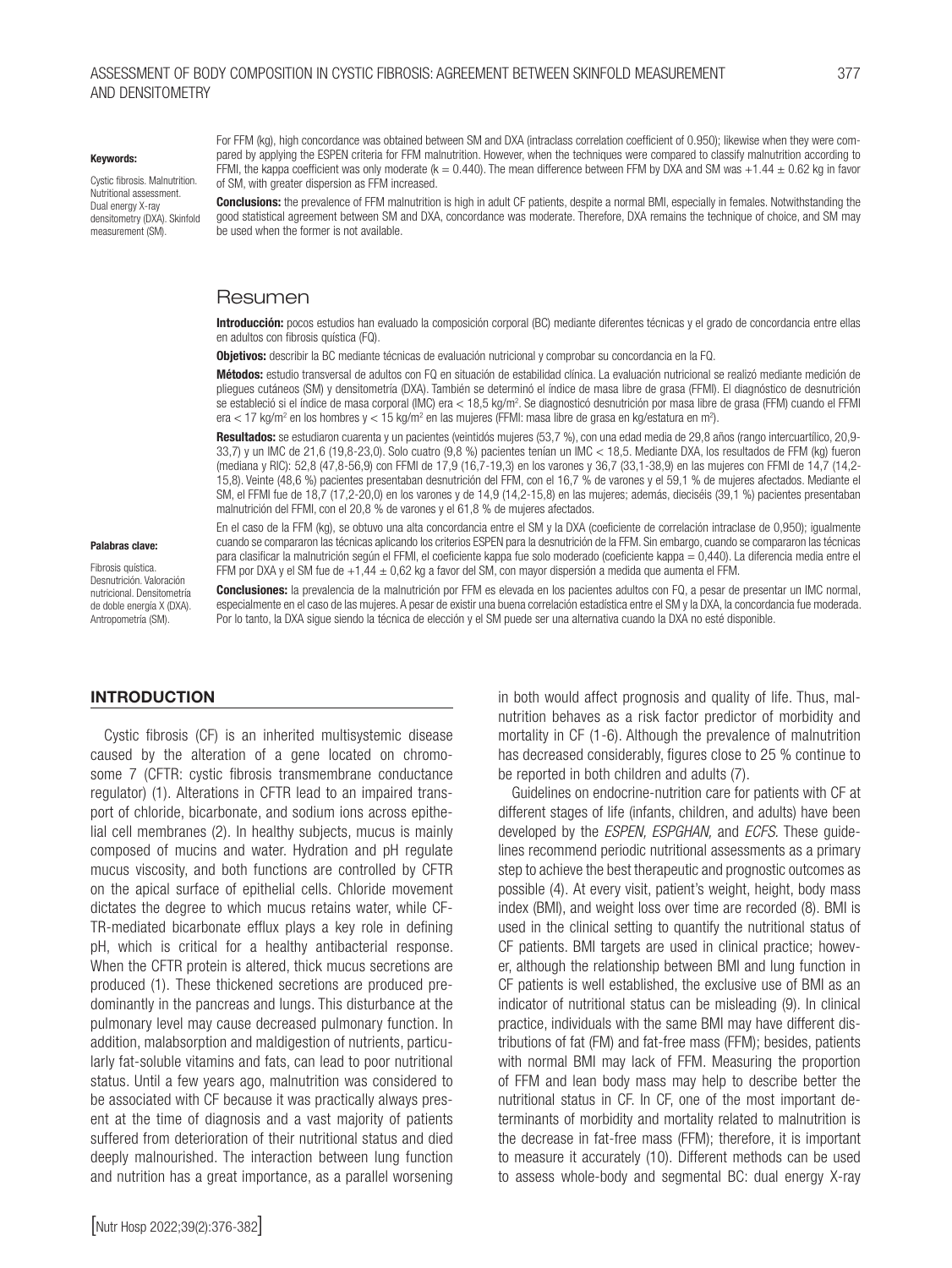densitometry (DXA), bioimpedanciometry (BIA), skinfold measurement (SM), or deuterium dilution (DD). In addition, imaging methods such as computed tomography (CT) or magnetic resonance imaging (MRI) can also be used for evaluating nutritional status. However, there has been great variability among the studies that assess body composition (BC) by different methods in CF patients (11). Therefore, clear conclusions to propose an evidence-based algorithm to assist in the assessment of BC cannot be drawn. Currently, DXA represents the preferred option for assessing and monitoring BC changes in this population, and is the most frequently applied method (10). Furthermore, in clinical practice DXA is considered the technique of choice (12). Thus, it is necessary to know the degree of agreement between the values obtained by DXA and other techniques more easily implemented in routine care, such as SM, which is more accessible for health care teams. In addition, increasingly accurate equations are available for the assessment of BC, which would support the use of SM (13). However, few studies have assessed BC using different techniques and evaluated their agreement in adults with CF.

We hypothesize that SM has both an adequate correlation and concordance for measuring FFM with respect to DXA in adults with CF.

The objective of our study was to describe BC using different techniques to evaluate nutritional status (DXA vs SM), and to assess their concordance in adults with CF.

#### MATERIALS AND METHODS

This was a cross-sectional, observational study in patients with CF in situation of clinical stability. A sequential recruitment was carried out when patients attended the CF adult's outpatient consulting room for their annual examination.

## ANTHROPOMETRIC AND BODY COMPOSITION PARAMETERS

Height was obtained by a stadiometer (Holtain limited, Crymuch, UK) and weight was assessed through a scale (SECA 665). With these two values, BMI was calculated. The diagnosis of malnutrition was established when BMI was  $<$  18.5 kg/m<sup>2</sup>.

#### Skinfold thickness measurement (SM)

The skinfolds assessed were the triceps, biceps, subscapularis, and supra-iliac. A Holtain constant pressure caliper (Holtain Limited) was used to assess skinfolds. The same investigator performed the measurements in triplicate for each of the skinfolds assessed and the mean was calculated according to the recommendations by the Spanish Society of Endocrinology and Nutrition (SEEN) (14). The values for the healthy Spanish population were taken as a reference for the estimation of percentiles (15). Percentages and kilograms of FM and FFM were estimated according to the formulas of Siri (16) and Durnin and Womersley (17). Age, sex, weight, and the sum of four skinfolds (triceps, biceps, supra-iliac, and subscapular) were taken into account in the formula.

#### Dual-energy X-ray absorptiometry (DXA)

A General Electric Healthcare Lunar Prodigy Advance densitometer was used to scan the patients and the software used was EnCore 12.3 (18). All the scans were performed according to the manufacturer's standard scan and positioning protocols. Weight, total and regional fat, and FFM were recorded.

In addition, FFM index (FFMI) was calculated (FFMI: fat-free mass in  $kg/h$ eight in  $m^2$ ) and the prevalence of FFM malnutrition was determined according to the European Society for Clinical Nutrition and Metabolism (ESPEN) criteria:  $<$  17 kg/m<sup>2</sup> (men) or  $<$  15 kg/m<sup>2</sup> (women) (8).

## ASSESSMENT OF RESPIRATORY STATUS

Recorded exacerbations were assessed at the annual review appointment. Exacerbations occurring in the year preceding the assessment were considered (19). In addition, following the recommendations of the Spanish Society of Pneumology and Thoracic Surgery (SEPAR), respiratory function tests were performed using forced spirometry with a JAEGER pneumotachograph (Jaeger Oxycon Pro® Erich Jaeger, Würzburg, Germany), and forced vital capacity (FVC), maximal expiratory volume in the first second (FEV<sub>1</sub>), and the ratio between both (FEV<sub>1</sub>/FVC) were determined for all patients. The values obtained were expressed in absolute terms in ml and as a percentage of the theoretical value for subjects of age, weight and height, according to a reference population (20). Bronchorrhoea was defined as the amount of sputum produced per day and was expressed in milliliters. To assess bronchorrhea, the patient made an estimate during the last three days before the visit (19).

#### DATA ANALYSIS

The SPSS version 22.0 was used for the data analysis (21). The Kolmogorof-Smirnoff test was used to evaluate the distribution of quantitative variables. The paired-samples t-test (or Wilcoxon's test in the absence of normality) was used to compare quantitative variables. Statistical significance was set at  $p < 0.05$  for all statistical analyses performed.

The intraclass correlation coefficient (ICC) (22) was used to study the degree of agreement between the BC using the different techniques, and Bland-Altman plots were used to analyze the individual differences. The kappa coefficient was calculated in order to assess the concordance between the different methods to classify individuals with a low FFMI.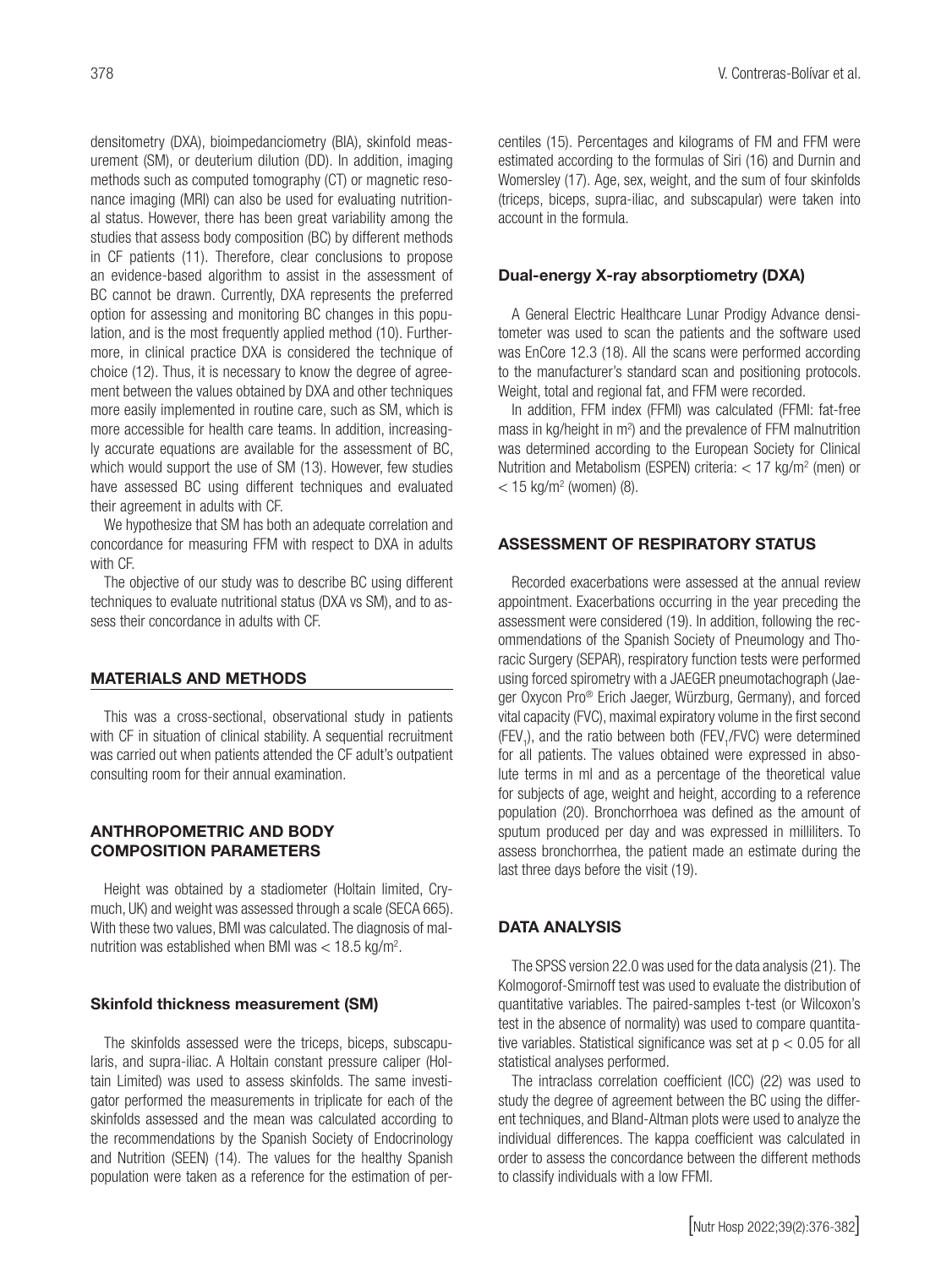## ETHICS

All subjects gave their informed consent before being included in the study. The study was conducted in accordance with the Declaration of Helsinki, and the protocol was approved by the Research Ethics Committee of the Malaga Province (27/04/2017).

#### **RESULTS**

Forty-one patients with CF were recruited. Of these patients, nineteen were males (46.3 %) and twenty-two (53.7 %) were females. Their median age was 29.8 (20.9-33.7) (Table I).

Only four (9.8 %) patients had a BMI lower than 18.5 kg/m<sup>2</sup>. By DXA, FFM (kg) results were median: 52.8 (interquartile range, 47.8-56.9) kg with FFMI 17.9 (16.7-19.3) kg/m2 in men, and 36.7 (33.1-38.9) kg in women with FFMI 14.7 (14.2-15.8) kg/ m2 . Using this technique, twenty (48.6 %) patients presented FFM malnutrition, with 16.7 % of males and 59.1 % of females being affected. By SM, FFMI was 18.7 (17.2-20.0) kg/m<sup>2</sup> in males and 14.9 (14.2-15.8) kg/m<sup>2</sup> in females; moreover, sixteen (39.1 %) patients presented FFM malnutrition, with 20.8 % of males and 61.8 % of females being affected. The general characteristics of the patients are summarized in table I. All patients designated as malnourished by FFM according to SM were found to be malnourished according to DXA.

Figures 1A and B show body composition as assessed by DXA and SM. They show that the prevalence of FFM malnutrition is higher for DXA than for SM. In addition, the prevalence of malnutrition was higher in females than in males in the nutritional assessment by both techniques.

Concordance was high between SM and DXA for the FFM in kg (ICC of 0.950;  $p < 0.001$ ) and also in % (Table II). Concordance was also high for FM as expressed both in kg and %. When the techniques were compared by applying the ESPEN criteria for FFMI malnutrition, concordance was moderate: kappa coefficient of 0.440 when comparing SM with DXA ( $p = 0.006$ ).

By analyzing individual differences using the Bland-Altman plot analysis, the degree of agreement between baseline BC data obtained with DXA and SM was assessed (Fig. 2). The mean overestimation with respect to DXA was  $+1.44 \pm 0.62$  kg, with a tendency to greater dispersion in higher FFM.

#### **DISCUSSION**

In our study we found a high prevalence of FFM malnutrition, especially in females, according to the different nutritional assessment techniques used. In addition, we found a high statistical agreement between DXA and SM for FM and FFM values. However, the concordance when we assessed malnutrition according to FFMI was moderate. It was observed that SM tends to overestimate FFM and to underestimate FM, compared to DXA.

According to the Cystic Fibrosis Foundation (CFF), a BMI  $\geq$  22 kg/m<sup>2</sup> in females and a BMI  $\geq$  23 kg/m<sup>2</sup> in males is recommended

| micalali (lilici yual lilic<br>range) |
|---------------------------------------|
| 29.8 (20.9-33.7)                      |
| n (%)<br>22 (53.7)                    |
| 19 (46.3)                             |
|                                       |
| 10.0 (10.0-20.0)                      |
| $2.0(1.0-4.0)$<br>60.6 (48.5-87.9)    |
| 74.6 (67.2-96.2)                      |
| 65.6 (53.7-65.6)                      |
|                                       |
| 21.6 (19.8-23.0)                      |
| 37 (90.2)                             |
| 4(9.8)                                |
|                                       |
|                                       |
| 14.9 (11.8-17.9)<br>14.8 (13.8-15.2)  |
|                                       |
| 52.8 (47.8-56.9)                      |
| 36.7 (33.1-38.9)                      |
|                                       |
| 17.9 (16.7-19.3)                      |
| 14.7 (14.2-15.8)                      |
|                                       |
|                                       |
| $11.6(8.5-19.3)$                      |
| 15.3 (11.5-17.9)                      |
| 52.1 (47.5-59.1)                      |
| 36.9 (33.8-40.5)                      |
|                                       |
|                                       |

*BMI: body mass index; FEV1: forced expiratory volume in 1 second; FVC: forced vital capacity; DXA: dual-energy X-ray absorptiometry; FM: fat mass; FFM: fat-free mass; FFMI: fat-free mass index; SM: skinfold measurement.*

18.7 (17.2-20.0) 14.9 (14.2-15.8)

Male (Normal  $\geq$  17 kg/m<sup>2</sup>) Female (Normal ≥ 15 kg/m2 )

as a target for adults, as it is associated with improved lung function (23). However, despite the improvement in disease progression and nutritional status, according to the latest European Cystic Fibrosis Registry the prevalence of malnutrition determined by BMI (below 18.5 kg/m<sup>2</sup>) is approximately 30 % of adults (23). In our study, the mean BMI is slightly higher than the one published in the 2014 European CF registry (22.2 vs 21  $kg/m<sup>2</sup>$ ) for a similar mean age (24). In addition, the rate of malnutrition determined by BMI in our CF population was 9.8 %, lower than the one published in other series (24,25). However, BMI measurement alone

#### Table I. General characteristics

CF (41) Median (interquartile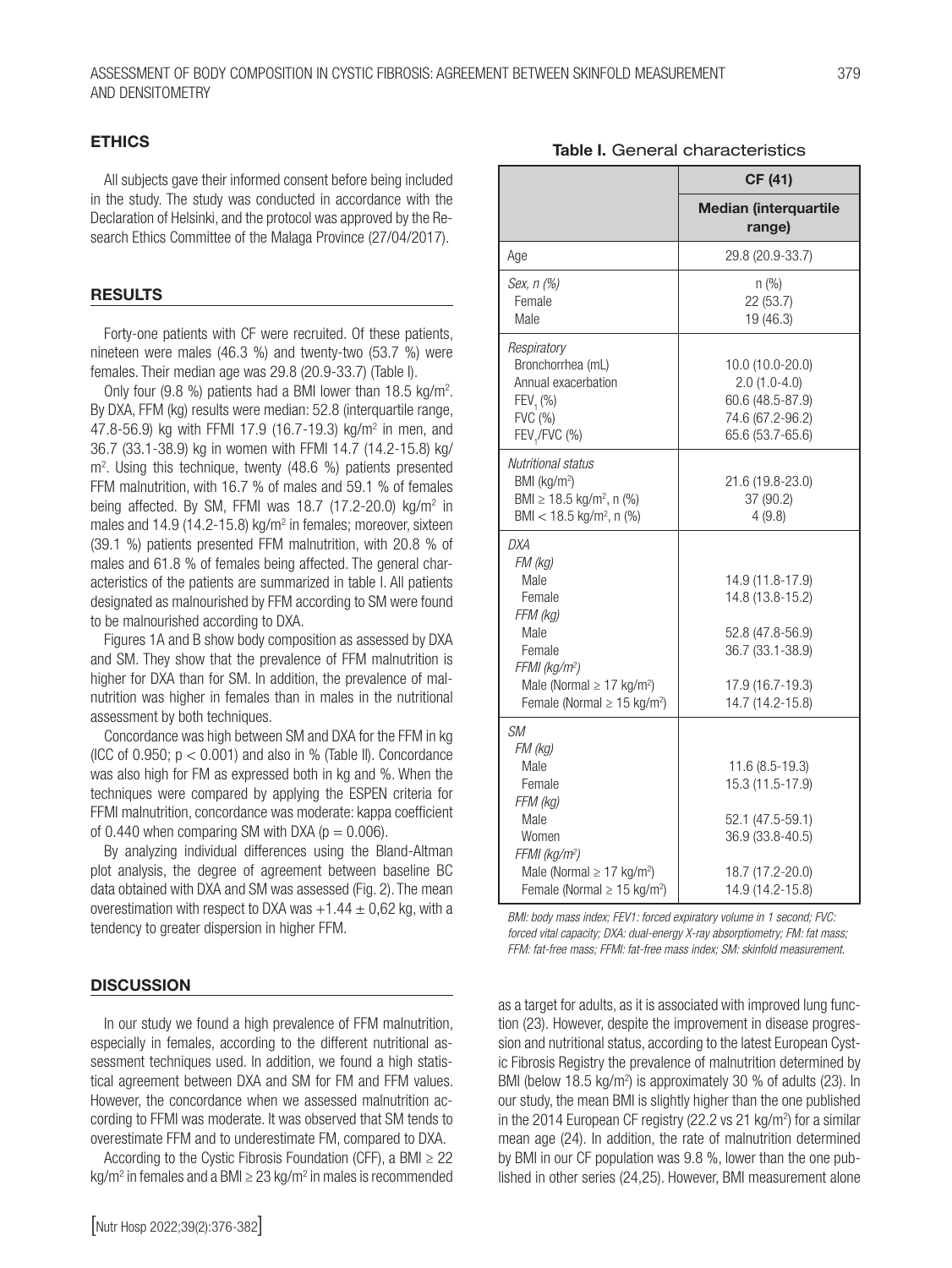

#### Figure 1.

A. Body composition according to sex by DXA (%). B. Body composition according to sex by SM (%).

| DY SIVI AND DAA |                                          |                                         |                |            |                |  |
|-----------------|------------------------------------------|-----------------------------------------|----------------|------------|----------------|--|
|                 | <b>DXA</b><br>medians<br>(IQR<br>values) | <b>SM</b><br>medians<br>(IQR<br>values) | p <sup>1</sup> | <b>ICC</b> | p <sup>2</sup> |  |
| $FM$ (kg)       | 14.8<br>$(9.6 - 18.9)$                   | 14.7<br>$(10.3 - 17.9)$                 | 0.136          | 0.926      | < 0.001        |  |
| FFM (kg)        | 40.8<br>$(36.0 - 52.5)$                  | 43.2<br>$(36.6 - 52.5)$                 | 0.054          | 0.950      | < 0.001        |  |
| FM (%)          | 27.7<br>$(18.6 - 33.5)$                  | 27.6<br>$(17.9 - 33.7)$                 | 0.056          | 0.912      | < 0.001        |  |
| FFM (%)         | 72.3<br>$(66.5 - 81.4)$                  | 72.4<br>$(66.3 - 82.1)$                 | 0.057          | 0.912      | < 0.001        |  |

Table II. Comparison of measurements and agreement between BC values  $b \cdot \cdot$  OM and DXA

*Medians. IQR: interquartile range; ICC: intraclass correlation coefficient; DXA: dual-energy X-ray absorptiometry; SM: skinfold measurement; FM: fat*  mass; FFM: fat-free mass. p<sup>1</sup>: statistical significance of the comparison of DXA and SM measures;  $p^2$ : statistical significance of CCI.

in adults with CF should not be the only parameter used to assess nutritional status. Engelen et al. have warned about the increased prevalence of overweight and obesity in this population (even in association with severe mutations), and BMI may therefore be a



Figure 2. Comparison between FFM by SM and DXA.

confounding factor for nutritional status. It has been observed that between 25-38 % of adult CF patients with a normal or high BMI have low lean mass levels (26). Thus, guidelines on nutrition care for patients with CF recommend evaluating BC as part of the nutritional assessment (3,4).

In CF, one of the most important determinants of morbidity and mortality in relation to malnutrition is the decrease in FFM (10,27). It is therefore useful to measure BC, using different techniques, to estimate FFM; in this sense, the calculation of FFMI is particularly useful (4). In the review by Calella et al. they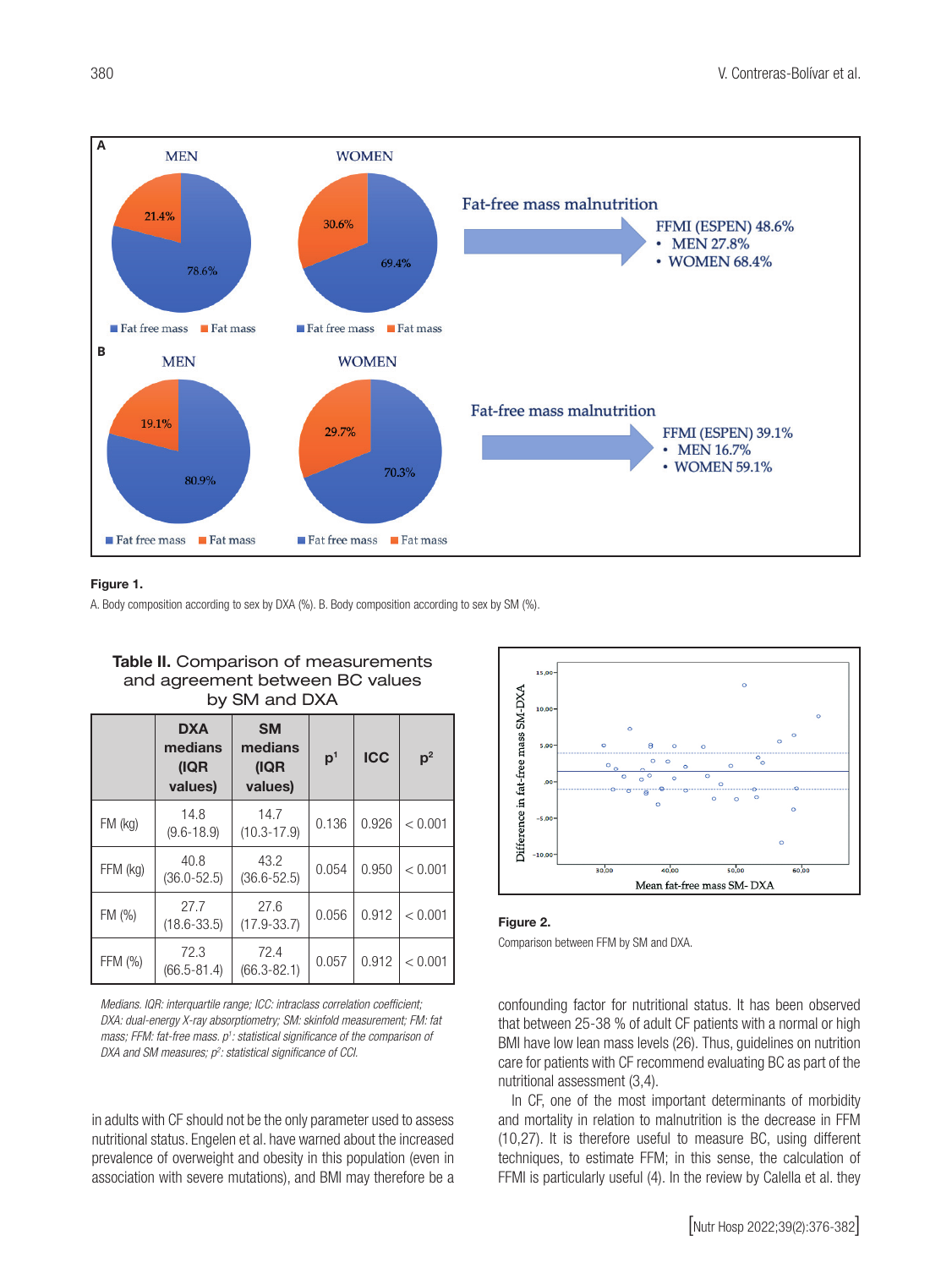conclude that the results showed great variability in the methods used to evaluate BC in patients with CF (10). In the review by Gomes et al. they conclude that further studies are needed to identify and determine which FFM measurements are associated with improved lung function and nutritional status in CF patients (5). The use of DXA-derived FFM measurements in clinical practice among CF patients shows great potential utility and value. Furthermore, together, FFM and BMI may provide a more comprehensive picture of nutritional status during the nutritional evaluation of CF patients (5).

In the present study, we have performed a comparison of simpler techniques as SM with DXA. Some of the potential advantages of DXA for assessing BC are the high accuracy of SM and DXA (28), the good agreement with the results obtained using the 4-compartment model (29), good short-term reproducibility (30), and the possibility of assessing total and segmental BC. On the other hand, the limitations of DXA are the lack of portability of the equipment, the radiation exposure associated with the scan, or the fact that it requires the patient to be in a decubitus position for a few minutes (which may be difficult for patients with severe lung disease) (28). For this reason, several studies have questioned whether DXA could be replaced by other measures of BC (31). A recent study of children with CF found, using DXA, estimated a prevalence of malnutrition of 38.6% based on FFM deficit (defined as FFMI  $< 10<sup>th</sup>$  percentile) (27). In our work, the median and IQR for FFMI determined by DXA were 17.9 (16.7-19.3) kg/m<sup>2</sup> in males and 14.7 (14.2-15.8) kg/m<sup>2</sup> in females, being slightly higher when determined by SM. By DXA, we found a prevalence of FFM malnutrition of 48.6 %, which was much higher in females (68.4 %) compared to males (27.8 %) and using the criteria recommended by ESPEN (17 kg/m<sup>2</sup> in males and 15  $kg/m^2$  in females) (8). It is possible that the ESPEN criterion for females is too high in this population, overestimating the prevalence of FFM malnutrition. According to the Spanish population data, the FFMI cut-off point for males would remain at 17 kg/m<sup>2</sup>; however, in females it would be 14.4 kg/m<sup>2</sup> (32,33). If we consider 14.4 kg/m<sup>2</sup> as the cut-off point for FFMI in females to diagnose FFM malnutrition, the prevalence of malnutrition in females in our study would drop to 47.4 % using DXA.

Assuming that subcutaneous adipose tissue represents a constant proportion of total body fat, and that measurement sites are representative of the average subcutaneous adipose tissue thickness, skinfold thickness measurements are useful to estimate FFM and FM (29). This may vary depending on race, age, gender, and disease (29). Inter- and intra-observer variability are other limitations of this technique (30). The use of SM in CF has been evaluated in several studies (27,30,34-40). The same researcher always performed the anthropometric measurements in our study. We observed that 39.1 % of patients had FFM malnutrition, with 16.7 % of males and 59.1 % of females being affected, estimated by SM. This prevalence is slightly lower, especially in females, which could classify malnourished people as normonourished. In this sense, if we used the cut-off point  $14.4 \text{ kg/m}^2$  (32,33) to detect malnutrition according to FFMI, the prevalence of FFM malnutrition would decrease considerably to 13.6 % according to SM.

Chomtho et al. evaluated the use of upper arm anthropometry compared to DXA in healthy children and children with CF, concluding that upper arm anthropometry is less accurate than DXA for determining segmental and total FFM. The results were better for FM determination (35). In the work by Alicandro et al. using DXA as a reference method, they conclude that BC estimation obtained by SM or BIA cannot be part of the standard nutritional assessment of CF patients due to low precision at the individual level, at least until reliable CF-specific equations become available (36). King et al. also compared BIA and SM with DXA in adults with CF (37). SM overestimated lean mass by almost 2.4 kg on average compared to DXA. In a study of our group in people with non-CF BQ, SM also overestimated lean mass with very similar values (2.35 kg on average) and was homogeneously distributed across lean mass values (38). The study by de Meer et al. that assessed changes in lean mass by skinfold measurement in malnourished children with CF after a physical exercise program concluded that regardless of disease severity this technique is applicable to detect changes in lean mass (39). Stettler et al. also assessed prospectively body composition in children with CF using various techniques such as double watermarking, SM and BIA; the study showed high concordance for lean mass but not for FM (40). In our study, there was good statistical agreement between SM and DXA for assessing FM and FFM. However, the concordance was moderate for detecting malnutrition according to FFMI. Using Bland-Altman plot analysis, the mean overestimation with respect to DXA was  $+1.44 \pm 0.62$  kg, thus, the degree of agreement showed a greater dispersion as FFM increased.

The limitations of our study are mainly due to the fact that it is a single-center study, which prevented us from having a larger sample size. Furthermore, the study design was cross-sectional. These limitations hamper drawing causal conclusions, and therefore, we can only speculate about different associations.

In conclusion, the prevalence of FFM malnutrition is high in CF patients, despite presenting a normal BMI, especially in females. The cut-off point for FFM proposed by the ESPEN may be high in our population. There was good statistical agreement between SM and DXA for assessing FM and FFM. However, the concordance was moderate for detecting malnutrition according to FFMI, and the degree of agreement showed a greater dispersion as FFM increased. Therefore, DXA remains the technique of choice for nutritional assessment in CF, and SM can be used in cases in which it is not available.

#### **REFERENCES**

- 1. Elborn JS. Cystic fibrosis. Lancet 2016;388(10059):2519-31. DOI: 10.1016/ S0140-6736(16)00576-6
- 2. Bergeron C, Cantin A. Cystic Fibrosis: Pathophysiology of Lung Disease. Semin Respir Crit Care Med 2019;40(6):715-26. DOI: 10.1055/s-0039- 1694021
- 3. Castellani C, Duff AJA, Bell SC, Heijerman HGM, Munck A, Ratjen F, et al. ECFS best practice guidelines: the 2018 revision. J Cyst Fibros 2018;17(2):153-78. DOI: 10.1016/j.jcf.2018.02.006